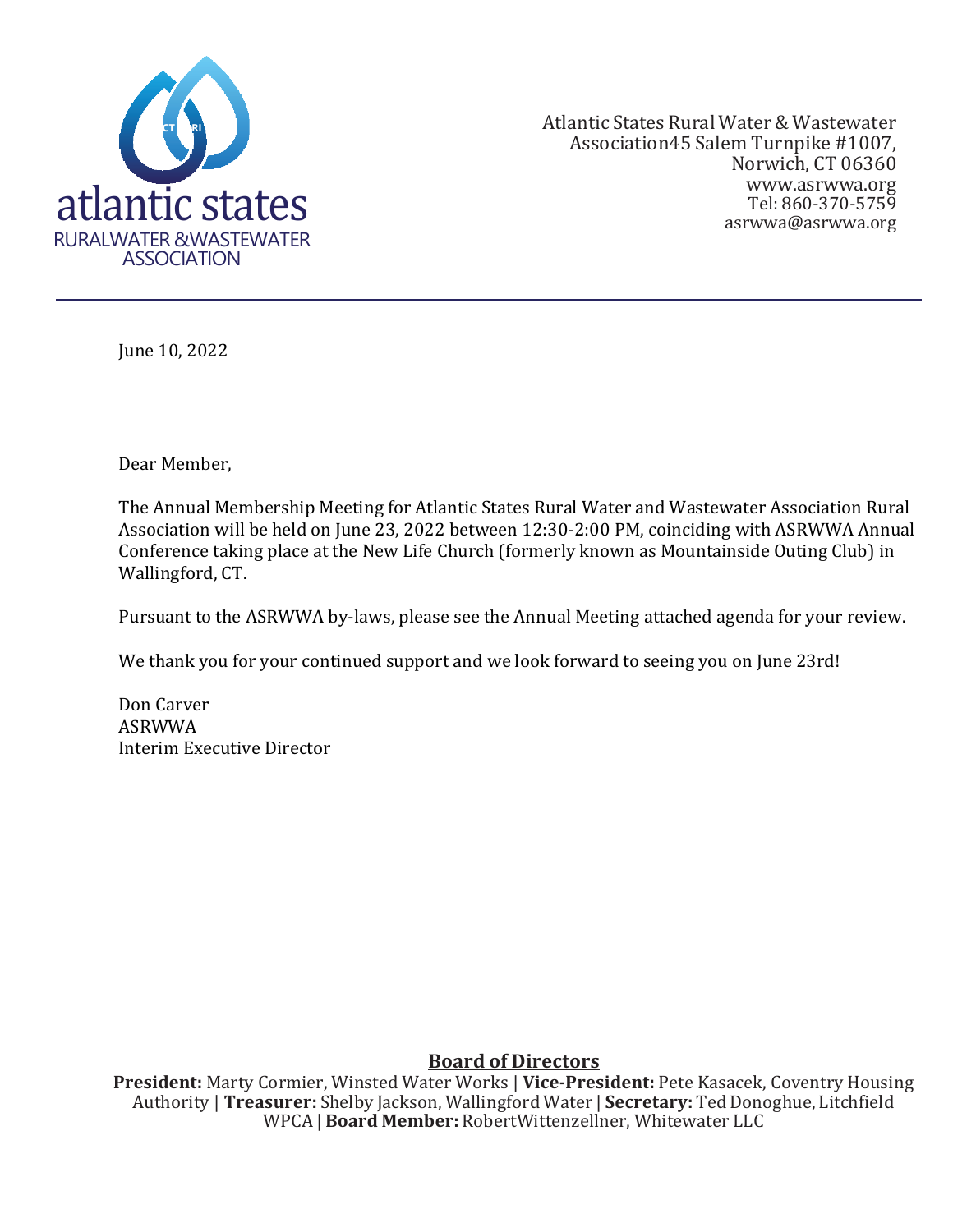# **Atlantic States**

Atlantic States Rural Water & Wastewater Association *45 Salem Turnpike #1007, Norwich CT 06360 Tel: 860-370-5759 Fax:860-370-5784* [Email: a](mailto:asrwwa@asrwwa.org)srwwa@asrwwa.org Website: [www.asrwwa.org](http://www.asrwwa.org/)

# *2022/2023 Annual Corporate Meeting June 23, 2022 1:15 P.M.*

## *New Life Church 350 High Hill Rd Wallingford Ct. 06492*

## **AGENDA**

### **Order of Business**

- **(a) Call to order — Report by Secretary of Delegates present and determination of quorum.**
- **(b) Reading of Notice of Meeting.**
- **(c) Reading and approval of minutes of last meeting: October 23, 2019.**
- **(d) Ratification of previously amended Bylaws of the Association.**
- **(e) Adoption of revised Articles of Incorporation. Listed at end of agenda.**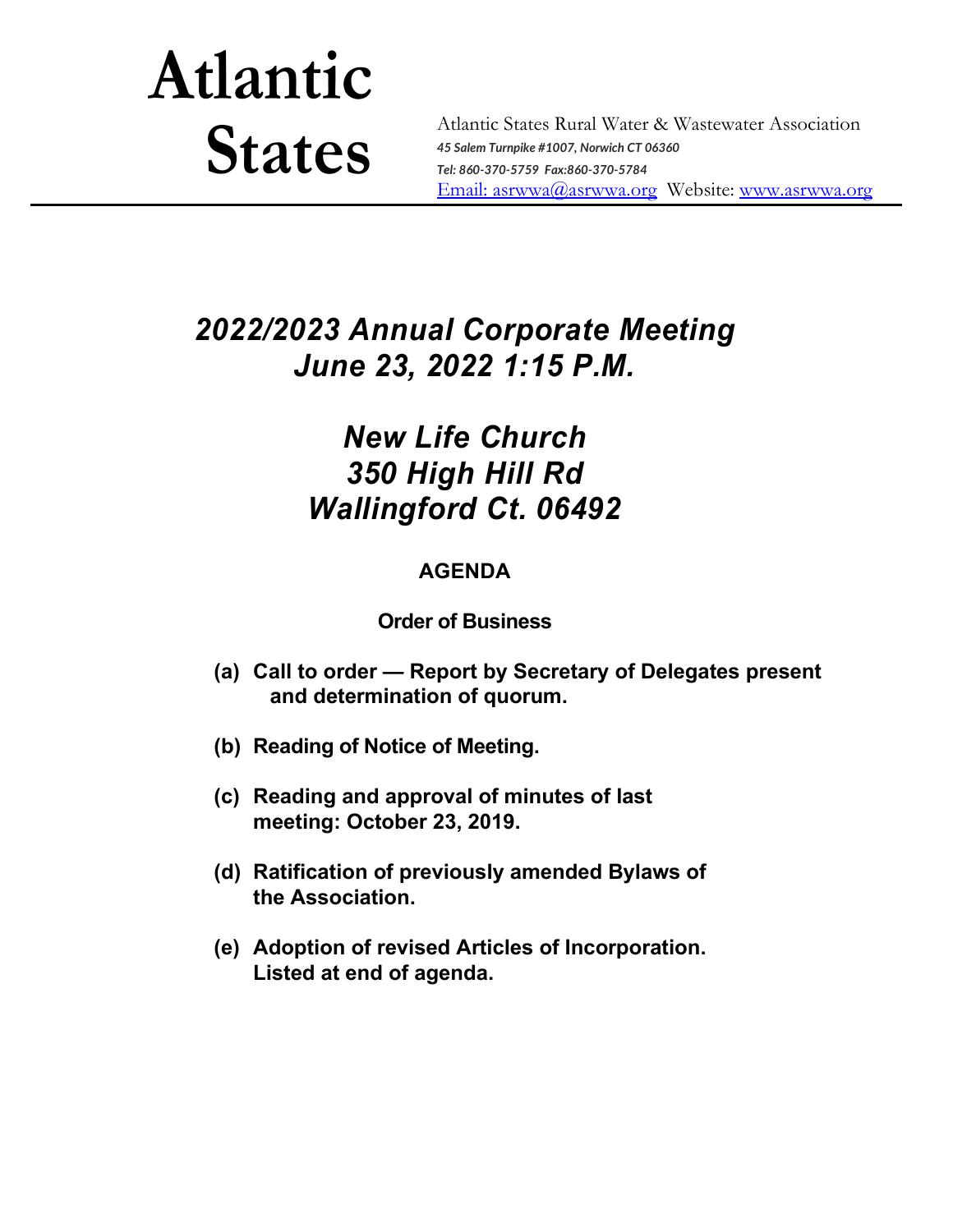- **(f) Adoption of revised Bylaws of the Association. Listed at end of agenda.**
- **(g) Reports of Directors and committees.**
- **(h) Election of Director(s)**
- **(i) Unfinished and new business.**

#### **Adoption of Revised Articles of Incorporation**

- 1. Whether to change the name of the association from ASRWWA to
	- a) CT Rural Water & Wastewater Association.
	- b) Nutmeg Rural Water & Wastewater Association.
	- c) Charter Oak Rural Water & Wastewater Association.
	- d) CT Rural Water Association.
	- e) CT Association of Water & Wastewater Systems.
- 2. Whether to change the classes of members from Classes A and B (in which one class is the directors of the Maine Rural Water Association) to Classes A and B (in which one class is "any dues paying water districts, nonprofit corporation, public trusts, cooperative associations, private companies, municipal authorities, local governmental authorities and other similar organizations engaged in the distribution of collection of water or treatment or collection of sewage for residents of communities in the State of Connecticut"), as shown in the 2021 bylaws

#### **Adoption of Revised Bylaws**

3. Whether to change the name of the association to match the name shown in the articles